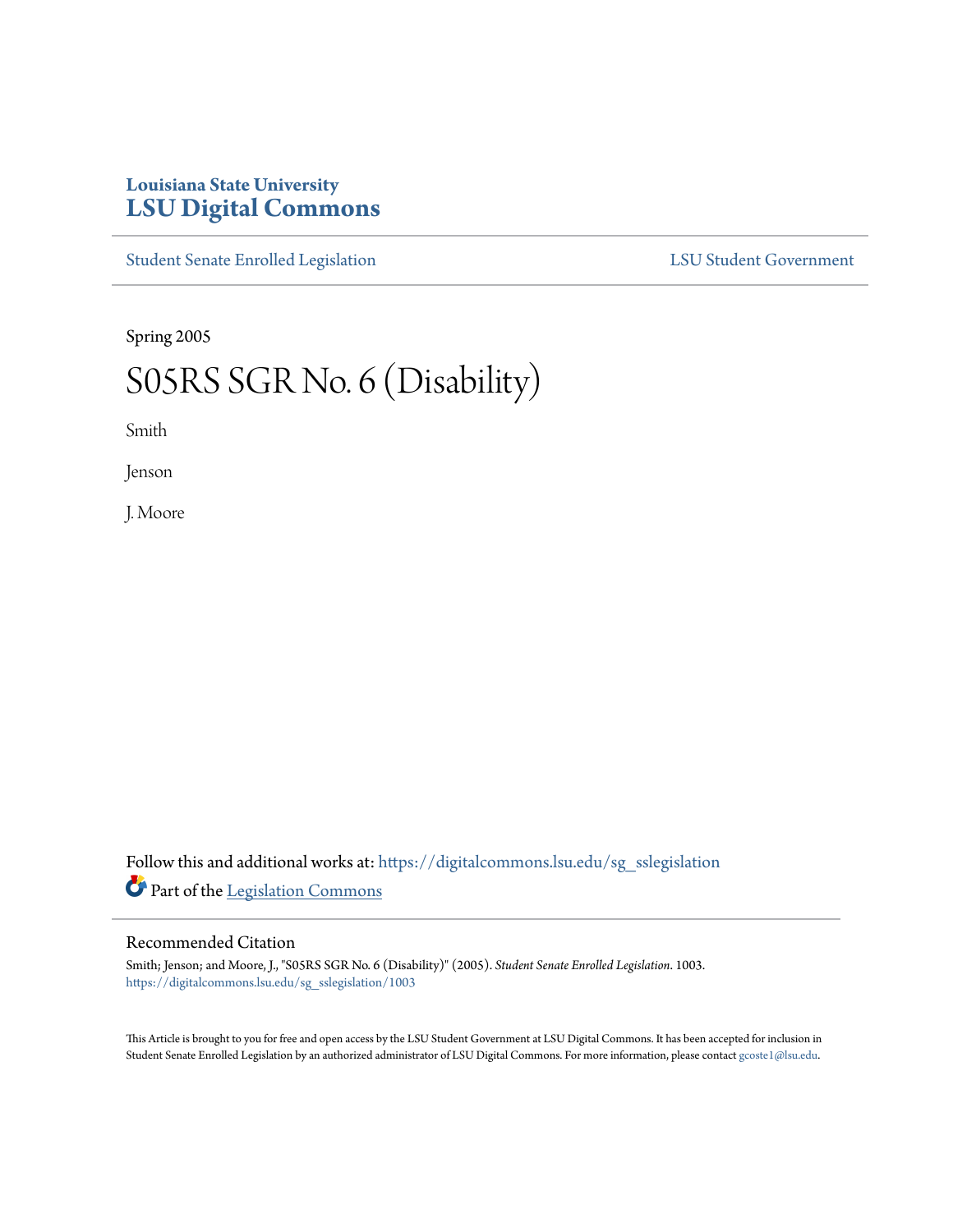| STUDENT GOVERNMENT                        | <b>ENROLLED</b>                                                         |
|-------------------------------------------|-------------------------------------------------------------------------|
| LOUISIANA STATE UNIVERSITY                |                                                                         |
| <b>STUDENT SENATE</b>                     |                                                                         |
| So <sub>5</sub> RS<br>SGR <sub>NO.6</sub> |                                                                         |
| $\mathbf{B} \mathbf{Y}$ :                 | SPEAKER SMITH AND SENATORS JENSEN AND J. MOORE                          |
|                                           |                                                                         |
|                                           | <b>A RESOLUTION</b>                                                     |
|                                           | TO ENCOURAGE INCREASED DISABILITY AWARENESS ON CAMPUS; TO RECOMMEND THE |
|                                           | FORMING OF THE UNIVERSITY COMMISSION ON DISABILITY COMPLIANCE           |
|                                           |                                                                         |
|                                           |                                                                         |
| <b>PARAGRAPH 1:</b>                       | WHEREAS, LOUISIANA STATE UNIVERSITY (LSU) IS A INSTITUTION              |
|                                           | MOVING TOWARD NATIONAL FLAGSHIP PROMINENCE, AND                         |
| <b>PARAGRAPH 2:</b>                       | WHEREAS, CREATING AN ENVIRONMENT INCLUSIVE TO ALL                       |
|                                           | CONSTITUENCIES IS A PREMIUM RESPONSIBILITY OF THIS                      |
|                                           | UNIVERSITY AS WE CONTINUE THE PATH OF STRUCTURAL AND                    |
|                                           | CULTURAL BETTERMENT, AND                                                |
|                                           |                                                                         |
| <b>PARAGRAPH 3:</b>                       | WHEREAS, THIS UNIVERSITY HAS A RESPONSIBILITY TO INCREASE               |
|                                           | AWARENESS AROUND ISSUES OF DISABILITY EDUCATION AND                     |
|                                           | COMPLIANCE, AND                                                         |
|                                           |                                                                         |
| <b>PARAGRAPH 4:</b>                       | WHEREAS, A HEIGHTENED COMMITMENT TO THE AMERICANS WITH                  |
|                                           | DISABILITIES ACT (ADA), PASSED BY THE CONGRESS OF THE                   |
|                                           | UNITED STATES OF AMERICA IS ABSOLUTELY ESSENTIAL IN                     |
|                                           | INCREASING UNIVERSITY COMPLIANCE, AND                                   |
|                                           |                                                                         |
| <b>PARAGRAPH 5:</b>                       | WHEREAS, SINCE 2002, THE CAMPUS ACCESS SITE TEAM (CAST)                 |
|                                           | HAS DUTIFULLY SOUGHT TO ALLEVIATE LACK OF COMPLIANCE ON A               |
|                                           | CASE BY CASE BASES, AND                                                 |
| <b>PARAGRAPH 6:</b>                       | WHEREAS, WHILE THE WORK OF CAST HAS BEEN PRODUCTIVE                     |
|                                           | CONSIDERING THE LIMITED RESOURCES AND MEMBERSHIP                        |
|                                           | TURNOVER, AND                                                           |
|                                           |                                                                         |
| <b>PARAGRAPH 7:</b>                       | WHEREAS THE WORK OF CAST REAFFIRMS THE NEED FOR A                       |
|                                           | CENTRAL CLEARING HOUSE REPORTING DIRECTLY TO THE                        |
|                                           | CHANCELLOR'S OFFICE AND OTHER TOP-TIER ADMINISTRATION,                  |
|                                           | <b>AND</b>                                                              |
|                                           |                                                                         |
| <b>PARAGRAPH 8:</b>                       | WHEREAS, SUCH AN ENTITY WOULD NOT ONLY INCREASE CURRENT                 |
|                                           | ACCOUNTABILITY FOR DISABILITY COMPLIANCE, BUT ALSO FOSTER               |
|                                           | DISCUSSIONS GEARED TOWARD THE LONG TERM OBJECTIVES OF THE               |
|                                           | UNIVERSITY TOWARD TOTAL ADA ADHERENCE, AND                              |
|                                           |                                                                         |
| <b>PARAGRAPH 9:</b>                       | WHEREAS, THIS COMMISSION WOULD ACHIEVE THE OBJECTIVES BY,               |
|                                           | BUT NOT LIMITED TO, ESTABLISHING UNIVERSITY PRIORITY LISTS              |
|                                           | FOR PHYSICAL AND TOTAL DISABILITY COMPLIENCE RESPECTIVELY,              |
|                                           | <b>AND</b>                                                              |
|                                           |                                                                         |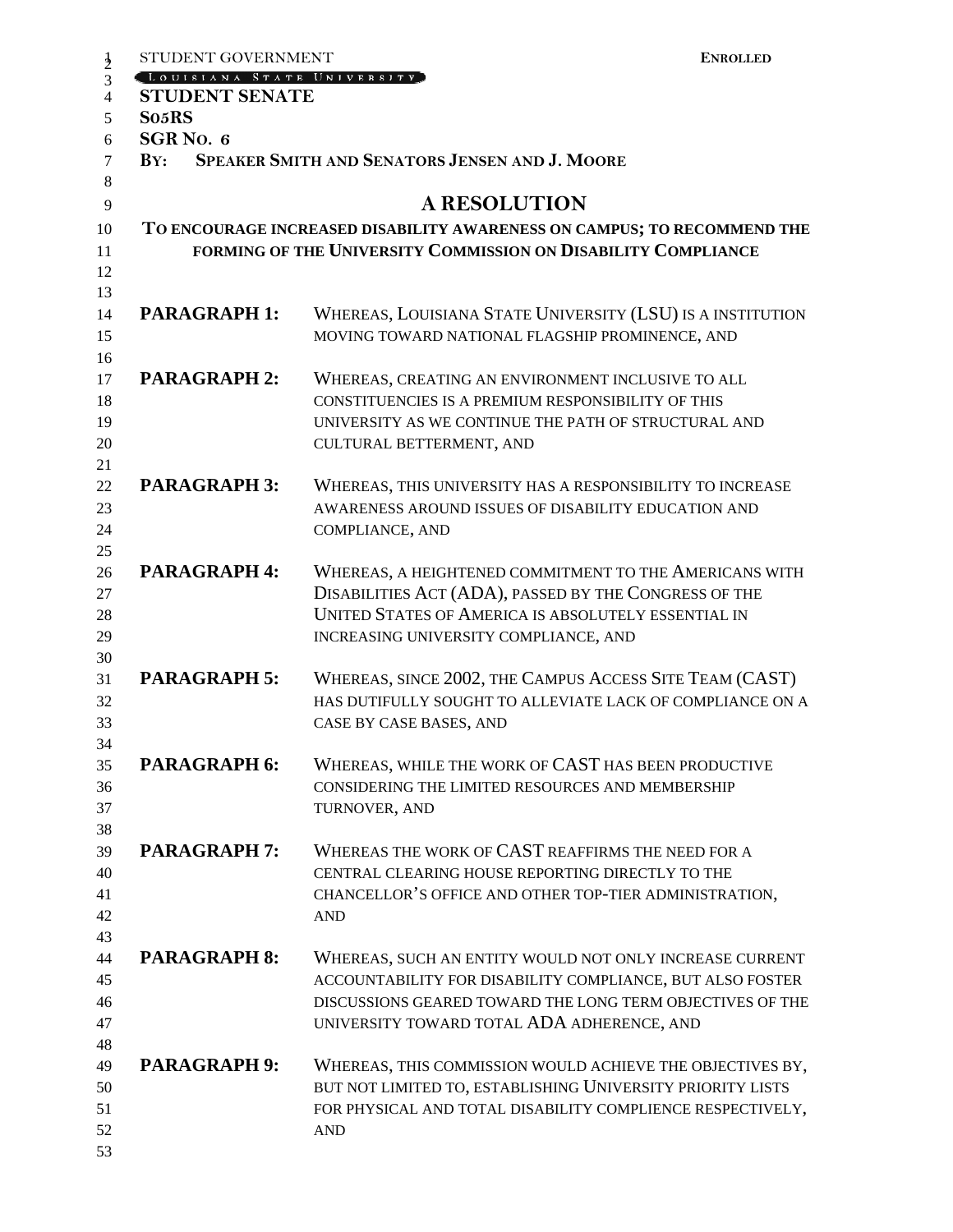| 54  | <b>PARAGRAPH 10:</b> | WHEREAS, MEMBERSHIP OF THIS ENTITY WOULD BE WELL DEFINED  |
|-----|----------------------|-----------------------------------------------------------|
| 55  |                      | AS APPOINTMENTS FROM THE OFFICE OF THE CHANCELLOR, OFFICE |
| 56  |                      | OF THE VICE CHANCELLOR OF STUDENT LIFE AND ACADEMIC       |
| 57  |                      | SERVICES (SLAS), OFFICE OF FACILITY SERVICES, OFFICE OF   |
| 58  |                      | DISABILITY SERVICES, AND STUDENT GOVERNMENT, AND          |
| 59  |                      |                                                           |
| 60  | <b>PARAGRAPH 11:</b> | WHEREAS, THE COMMITTEE WOULD BE COMPRISED AS SUCH:        |
| 61  |                      |                                                           |
| 62  |                      | 1. TWO (2) APPOINTMENTS FROM THE CHANCELLOR - ONE         |
| 63  |                      | STAFF, ONE FACULTY                                        |
| 64  |                      | 2. THREE (3) APPOINTMENTS FROM THE VICE CHANCELLOR        |
| 65  |                      | (SLAS) - TWO (2) STAFF MEMBERS FROM THE DIVISION, AND     |
| 66  |                      | ONE (1) COMMUNITY MEMBER IN AFFILIATION WITH              |
| 67  |                      | <b>DISABILITY AWARENESS</b>                               |
| 68  |                      | 3. ONE (1) STAFF APPOINTMENT FROM THE DIRECTOR OF         |
| 69  |                      | <b>FACILITY SERVICES</b>                                  |
| 70  |                      | 4. THE UNIVERSITY'S CHIEF DIVERSITY OFFICER OR HIS/HER    |
| 71  |                      | <b>FACULTY APPOINTEE</b>                                  |
| 72  |                      | 5. THREE (3) STUDENT REPRESENTATIVES FROM THE OFFICE OF   |
| 73  |                      | <b>DISABILITY SERVICES</b>                                |
| 74  |                      | 6. THE STUDENT BODY PRESIDENT OR HIS/HER STUDENT          |
| 75  |                      | <b>APPOINTEE</b>                                          |
| 76  |                      | THE SPEAKER OF THE STUDENT SENATE OR HIS/HER<br>7.        |
| 77  |                      | STUDENT APPOINTEE                                         |
| 78  |                      |                                                           |
| 79  | <b>PARAGRAPH 12:</b> | WHEREAS, THE VICE-CHANCELLOR OF STUDENT LIFE AND          |
| 80  |                      | ACADEMIC SERVICES SHALL BE AN EX-OFFICIO MEMBER OF THE    |
| 81  |                      | COMMITTEE AND SHALL NAME THE CHAIR OF THE COMMISSION AS   |
| 82  |                      | ONE OF HIS OR HER GIVEN APPOINTMENTS,                     |
| 83  |                      |                                                           |
| 84  | PARAGRAPH 13:        | THEREFORE, BE IT RESOLVED BY THE STUDENT                  |
| 85  |                      | GOVERNMENT OF LOUISIANA STATE UNIVERSITY                  |
| 86  |                      | AND AGRICULTURAL AND MECHANICAL COLLEGE TO                |
| 87  |                      | STRONGLY RECOMMEND THE FORMATION OF THE UNIVERSITY        |
| 88  |                      | <b>COMMISSION ON DISABILITY COMPLIANCE</b>                |
| 89  |                      |                                                           |
| 90  | PARAGRAPH 14:        | BE IT FURTHER RESOLVED THAT A SUITABLE COPY OF            |
| 91  |                      | THIS LEGISLATION BE SENT TO DR. WILLIAM JENKINS, LSU      |
| 92  |                      | SYSTEM PRESIDENT; MR. SEAN O'KEEFE, CHANCELLOR; DR. F.    |
| 93  |                      | NEIL MATTHEWS, VICE-CHANCELLOR FOR STUDENT LIFE AND       |
| 94  |                      | ACADEMIC SERVICES; DR. KATRICE ALBERT, VICE-PROVOST FOR   |
| 95  |                      | EQUITY AND DIVERSITY; MR. JOE KELLY, EXECUTIVE DIRECTOR   |
| 96  |                      | OF FACILITY SERVICES; MR. BENJAMIN CORNWELL, ASSOCIATE    |
| 97  |                      | DIRECTOR OF DISABILITY SERVICES; THE DISABILITIES         |
| 98  |                      | COALITION OF LOUISIANA, AND THE DISABILITIES COALITION OF |
| 99  |                      | AMERICA.                                                  |
| 100 |                      |                                                           |
| 101 |                      |                                                           |
| 102 |                      |                                                           |
| 103 |                      |                                                           |
| 104 | <b>APPROVED:</b>     |                                                           |
| 105 |                      |                                                           |
| 106 |                      |                                                           |